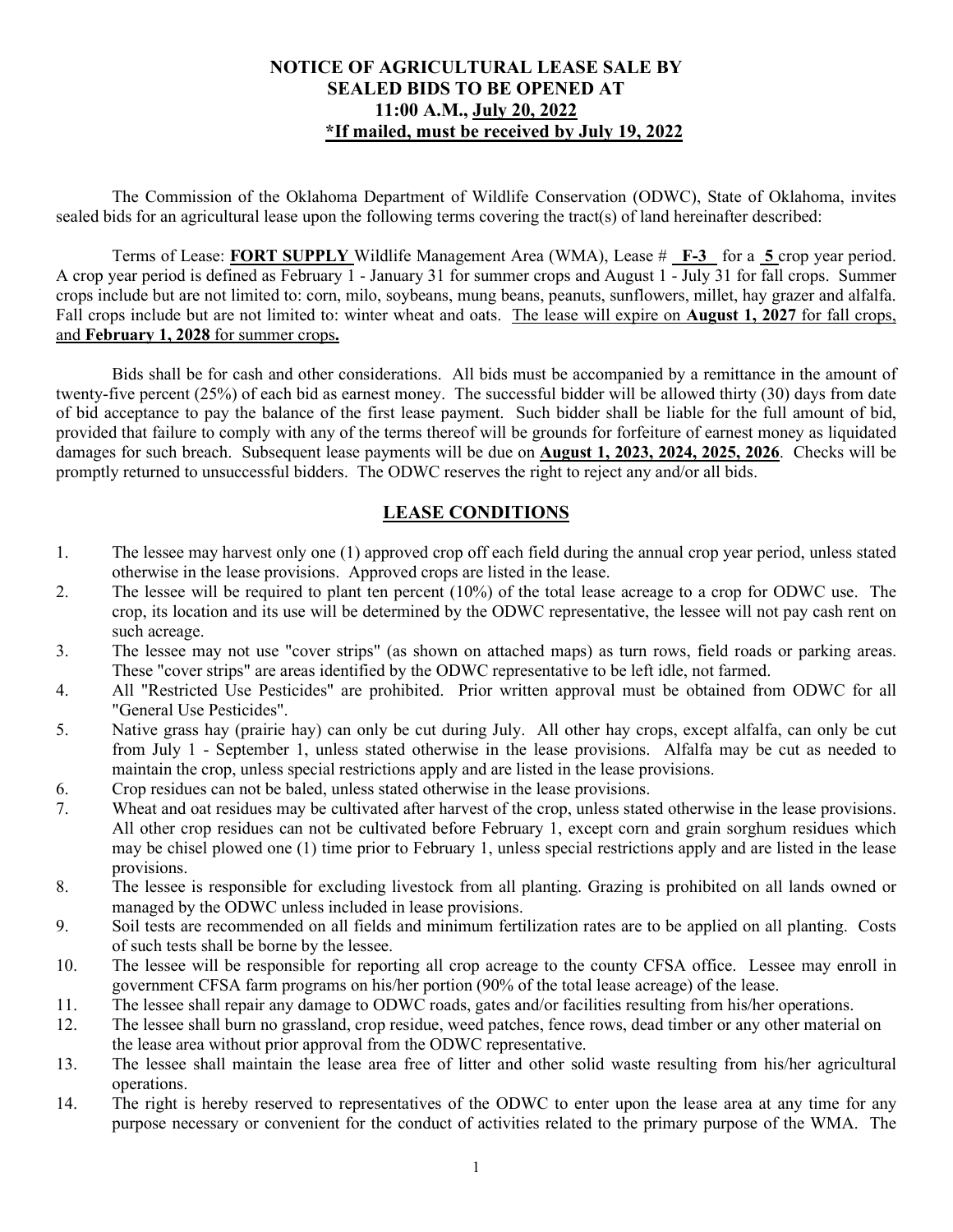lessee shall have no claim for damages of any character on account thereof against the ODWC or any representative thereof.

- 15. Hunters and other consumptive and non-consumptive users of the lease area shall be granted free foot access at all times, provided that such use does not significantly damage the lessee's unharvested crops.
- 16. Agricultural operations shall not be conducted during any restricted periods listed: ALL WEEKENDS BETWEEN OCTOBER 1 AND DECEMBER 1, OR ANYTIME DURING DEER MUZZLELOADER OR DEER GUN SEASON.
- 17. The lessee shall neither transfer nor assign this lease, nor sublet the demised premises or any part thereof, nor grant any interest, privilege or license whatsoever in connection with this lease.
- 18. The lessee shall cut no standing timber; conduct no mining operations; remove no sand, gravel or kindred substances from the ground except in the exercise of mineral rights heretofore reserved to the record owner thereof; commit no waste of any land; or in any manner substantially change the contour or conditions of the property except changes for soil and water conservation practices approved by the ODWC.
- 19. At the discretion of the ODWC Director, a lease may be terminated at any time for failure to comply with any of the terms, conditions, or provisions; for the violation of any rule or regulation in force on the WMA by the lessee or his/her agent or representative; or for a violation of a fish or wildlife regulation by the lessee resulting in a conviction; and provided that in case of such termination, no remission or charges shall be made against the ODWC or any representative thereof.

## **LEASE PROVISIONS**

WMA: Fort Supply WMA, Lease # F-3, Portions of: Sec. 18 & 19; T23N, R22W IM, Woodward County, OK.

Location: (Map attached) From Fort Supply, OK - 1/2 mile west, 6 miles south. Other fields are located south of this location.

Approved Crops: corn, milo, beans, peas, wheat, sunflower, millet, oats, alfalfa, or other grain or forage sorghums

Field#/Acres - Total Acres: #1-19.0 ac., #2-14.8 ac., #3-38.0 ac., #4-9.0 ac., #5-23.5 ac., #6-8.5 ac., #7-3.2 ac., Total Acres 116.0

Specific lease provisions:

- 1. Double cropping will be permitted if the lessee uses no-till farming methods to plant a secondary crop. The primary crop will be the crop that has a seed bed prepared prior to planting. The ODWC's 10% will be left in the field from the summer crop or as designated by the ODWC representative.
- 2. 10% percent of all crops will be left standing in a location determined by the Area Biologist. Fields planted to alfalfa do not require the 10%. Fields planted to corn, soybeans, or milo harvested for grain and not tilled prior to March 1 do not require 10% to be left standing.
- 3. Cover strips must remain undisturbed in fields that are specified as such on the field maps.
- 4. Crop residues may be bailed to enhance wildlife use and facilitate planting operations.
- 5. A minimum of 50% of the total acres of the lease must be farmed each year.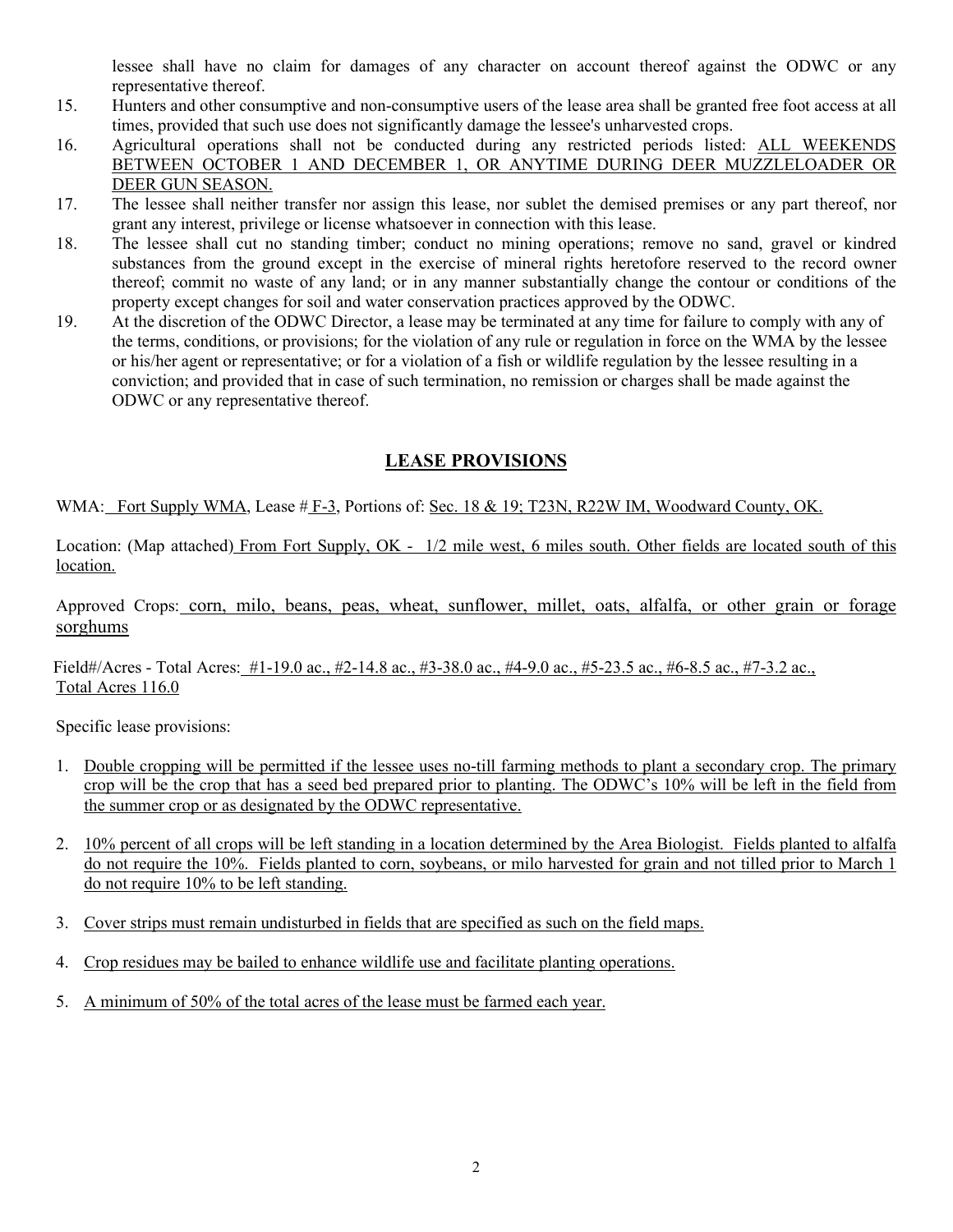#### **BIDDING PROCEDURE**

All bids must be signed and 25% of the bid total must be remitted with the bid. All bids must be in a sealed envelope plainly marked with the following information:

Bid opening date **July 20, 2022** 

**Fort Supply WMA – Ag lease Oklahoma Department of Wildlife Conservation Attn: Ag Lease Program 3014 Lakeview Woodward, OK 73801** 

**Note:** Bids must be received by **11:00 am on July 20, 2022**, mailed bids must be received by close of business on **July 19, 2022 Note**: Improperly marked envelopes may be rejected.

For additional information contact the ODWC representative, **Eddie Wilson, 580-334-0343** 

| Minimum Bid Required: \$8.00 / Acre                                 |             | <b>ODWC Acres (10%): 11.6</b>                                                       |      |
|---------------------------------------------------------------------|-------------|-------------------------------------------------------------------------------------|------|
| <b>NOTE: TO BE FILLED IN BY BIDDER</b>                              |             |                                                                                     |      |
| $Bid(\text{S})/Area \times A$ cres Bid on = Total Bid( $\text{S}$ ) |             |                                                                                     |      |
|                                                                     |             |                                                                                     |      |
| Earnest Money: Total Bid(\$) x $25\%$ = \$ Submitted With Bid       |             |                                                                                     |      |
|                                                                     |             |                                                                                     |      |
|                                                                     |             |                                                                                     |      |
| <b>Bidder Signature</b>                                             | <b>Date</b> | <b>ODWC Signature</b>                                                               | Date |
| Fort Supply WMA - #F-3                                              |             | <b>Note:</b> If awarded the lease, this document will serve as the Lease Agreement. |      |
| Please print the following information:                             |             |                                                                                     |      |
| <b>Bidder Name:</b>                                                 |             |                                                                                     |      |
|                                                                     |             |                                                                                     |      |
|                                                                     |             |                                                                                     |      |
| <b>Phone Number:</b>                                                |             |                                                                                     |      |